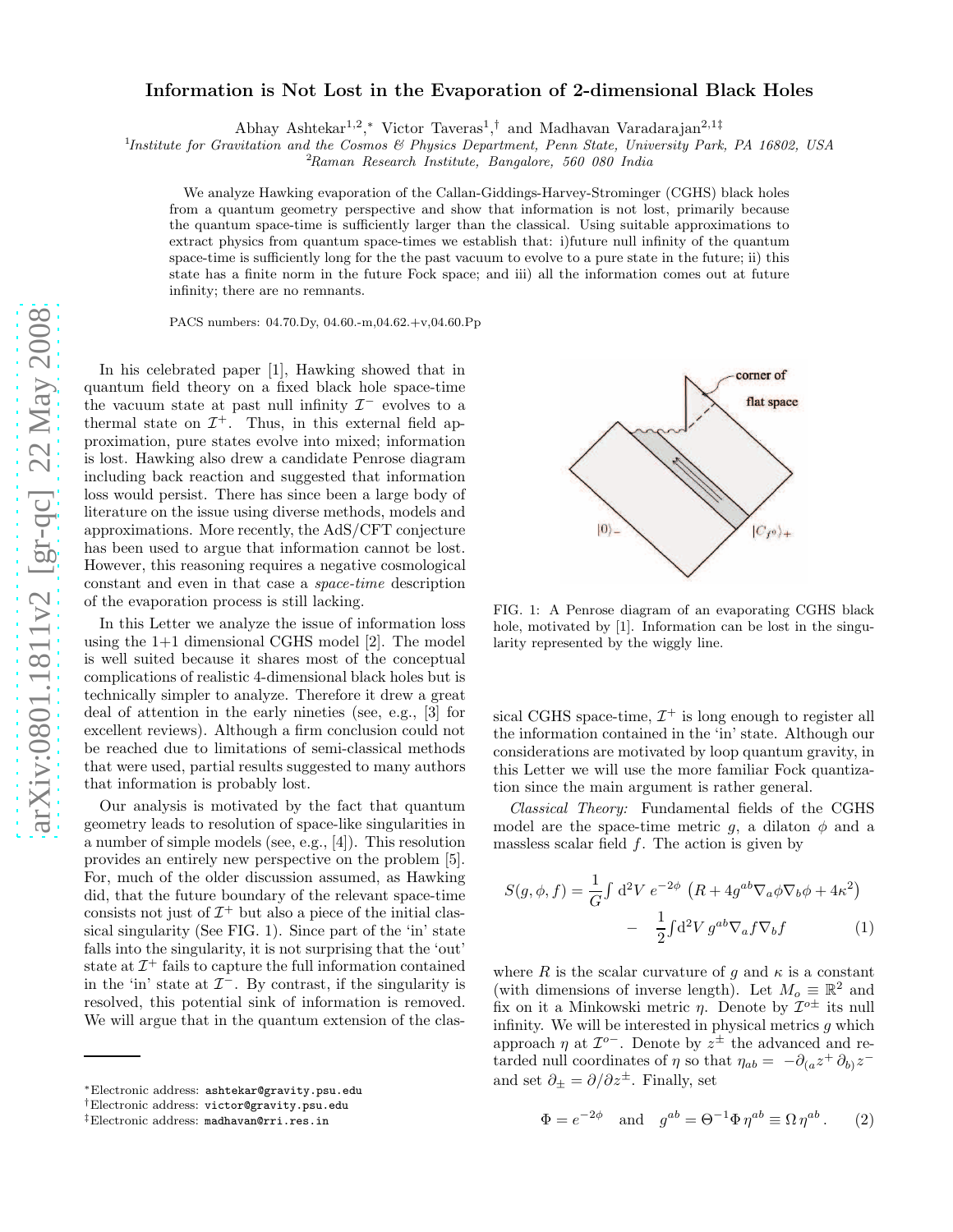Our fundamental fields will be  $\Phi$ ,  $\Theta$ ,  $f$ . They satisfy:

$$
\Box_{(g)} f = 0 \Leftrightarrow \Box_{(\eta)} f = 0
$$
  

$$
\partial_+ \partial_- \Phi + \kappa^2 \Theta = GT_{+-}
$$
  

$$
\Phi \partial_+ \partial_- \ln \Theta = -GT_{+-}
$$
 (3)

and

$$
-\partial_+^2 \Phi + \partial_+ \Phi \partial_+ \ln \Theta = GT_{++}
$$
  

$$
-\partial_-^2 \Phi + \partial_- \Phi \partial_- \ln \Theta = GT_{--}
$$
 (4)

where  $T_{+-}, T_{++}, T_{--}$  are the  $z^{\pm}$  components of the stress energy tensor of f. If (4) are imposed at  $\mathcal{I}^{\circ-}$ , they are propagated by  $(3)$ . Therefore we will refer to  $(3)$  as dynamical equations and ensure that (4) are satisfied by choosing appropriate boundary conditions at  $\mathcal{I}^{o-}$ . In the classical theory  $T_{-+}$  vanishes identically but in quantum theory it is non-zero because of the trace anomaly.

Because f satisfies the wave equation on  $(M_o, \eta)$ , it can be naturally decomposed into left and right moving modes  $f_{\pm}(z^{\pm})$ . In the sector of the theory of interest to us,  $f_-=0$  and a black hole forms because of the gravitational collapse of  $f_+$  (FIG. 1). To express the solution explicitly, it is simplest to use coordinates  $x^{\pm}$ :

$$
\kappa x^+ = e^{\kappa z^+}, \quad \text{and} \quad \kappa x^- = -e^{-\kappa z^-}.
$$
 (5)

Then, for any given  $f_{+}$ , the classical solution satisfying the appropriate boundary conditions at  $\mathcal{I}^{o-}$  is given by [6]:

$$
\Theta(z^{\pm}) = -\kappa^2 x^+ x^-
$$
  
\n
$$
\Phi(z^{\pm}) = \Theta(z^{\pm}) - \frac{G}{2} \int_0^{x^+} d\bar{x}^+ \int_0^{\bar{x}^+} d\bar{x}^+ (\partial f_+ / \partial \bar{x}^+)^2
$$
  
\n
$$
- \frac{G}{2} \int_0^{x^-} d\bar{x}^- \int_0^{\bar{x}^-} d\bar{x}^- (\partial f_- / \partial \bar{x}^-)^2.
$$
 (6)

This brings out the fact that the true degree of freedom lies just in the matter field f; the geometry and the dilaton is determined algebraically from  $f$ . (The term containing  $f_$  vanishes classically but is important for quantum considerations that follow.)

The solution is regular on all of  $M<sub>o</sub>$ . How can there be a singularity and a black hole then? To answer this question let us examine the physical metric  $g^{ab} = \Omega \eta^{ab} \equiv$  $\Theta^{-1} \Phi \eta^{ab}$ . Now, although  $\Omega$  (and hence  $g^{ab}$ ) is a well defined tensor field on all of  $M_o$ ,  $\Phi$  vanishes on a space-like line. Along this line  $g^{ab}$  also vanishes and its curvature becomes infinite. Thus  $\Phi = 0$  is the singularity of the physical metric g. Is this a black hole singularity? Right null infinity  $\mathcal{I}^+_R$  of g is a proper subset of  $\mathcal{I}^{o+}_R$  (of  $\eta$ ) [3]. However detailed analysis shows that it is complete with respect to g and its past does not contain the singularity. Thus the singularity is hidden behind a horizon with respect to  $\mathcal{I}_{\mathrm{R}}^{+}$ . However, left null infinity  $\mathcal{I}_{\mathrm{L}}^{+}$  is incomplete to the future. So, strictly we cannot conclude that we have a black hole with respect to  $\mathcal{I}_{\rm L}^+$  [7]. Fortunately,  $\mathcal{I}^+_{\text{L}}$  does not play a direct role in the analysis of Hawking effect and information loss.

Quantum Theory: Consider the space of all classical solutions. If  $f \neq 0$ , the manifold  $M_{(g)}$  on which the physical metric  $q$  is well defined is a proper subset of  $M_o$ , which however varies from solution to solution. Therefore, the appropriate arena is the manifold  $M<sub>o</sub>$  defined by the fiducial  $\eta$ . This suggests that we represent  $\hat{f}_+$  as an operator valued distribution on the Fock space  $\mathcal{F}_+ \otimes \mathcal{F}_-$  associated with  $(M_o, \eta)$  and define  $\Theta$  and  $\Phi$  also on this Hilbert space. Since  $f_ - = 0$  classically, the quantum sector of interest is spanned by states  $\Psi$  of the type  $|C_{f} \circ \rangle_+ \otimes |0\rangle_$ on  $\mathcal{I}^{o-}$ , where  $f^o$  is any suitably regular profile of  $f_+$  and  $C_{f^o}$  the coherent state in  $\mathcal{F}_+$  peaked at  $f^o$ . The span of these states is  $\mathcal{F}_+ \otimes |0\rangle$ .

We will use the Heisenberg picture. The operator  $\hat{g}^{ab} = \hat{\Omega} \eta^{ab}$  will define the quantum geometry on  $M_o$ . The basic operators  $\hat{f} = \hat{f}_+ + \hat{f}_-, \hat{\Theta}, \hat{\Phi}$  must satisfy the operator version of dynamical equations (3) and appropriate boundary conditions at  $\mathcal{I}^{o-}$ . More precisely, detailed considerations imply that a mathematical quantum theory of the model would result if we can:

i) Solve (3) for operators  $\hat{f}, \hat{\Theta}, \hat{\Phi}$ , where  $T_{+-}$  is replaced by the trace anomaly  $T_{+-}(\hat{g})$  defined by the conformal factor  $\hat{\Omega}$ ; and,

ii) Ensure that  $at \mathcal{I}^o$ ,  $\hat{\Theta}$  and  $\hat{\Phi}$  are given by the operator versions of (6), with  $(\partial f_{\pm}/\partial \bar{x}^{\pm})^2$  replaced by :  $(\partial \hat{f}_\pm / \partial \bar{x}^\pm)^2$  :, where the normal ordering is defined by  $\eta$ . (Operator versions of (4) are then automatically satisfied at  $\mathcal{I}^{o-}.$ 

It is likely that this framework can be made fully rigorous along the lines of the Dütsch and Fredenhagen [8] approach to interacting fields in Minkowski space-time.

The key physical questions are: i) In the solution, are  $\Theta$  and  $\Phi$  well-defined everywhere on  $M_o$ ?; ii) Does the operator valued distribution  $\hat{\Omega}$  vanish anywhere? If it did, the quantum metric  $\hat{g}^{ab} = \hat{\Omega} \eta^{ab}$  could be singular there; and, iii) What is the physical interpretation of the Heisenberg state in the quantum geometry of  $\hat{g}^{ab}$ ? The third question is crucial for extracting physics from the mathematical framework. While proposals of formulating the quantum theory in terms of operators have appeared in the literature (see, e.g. [9]), to our knowledge our specific formulation is new and the third question in particular had not received due attention. In the rest of the Letter we will introduce two approximation schemes to answer these questions. These schemes will also shed light on the exact framework.

Bootstrapping: Although the quantum versions of the dynamical equations (3) form a closed hyperbolic system for  $\hat{\Theta}$  and  $\hat{\Phi}$ , they are difficult to solve exactly. To develop intuition for the quantum geometry that would result, it is instructive to simplify this task by a bootstrapping procedure. Begin with a seed metric  $\hat{g}_o$  and use it to calculate the trace anomaly  $\hat{T}_{+-}$ , feed the result in the right side of the quantum dynamical equations, solve them, and denote the solution by  $\hat{\Theta}_1$ ,  $\hat{\Phi}_1$  and  $\hat{g}_1^{ab}$ . In the second step, use  $\hat{g}_1^{ab}$  as the seed metric and continue the cycle in the hope of obtaining better and better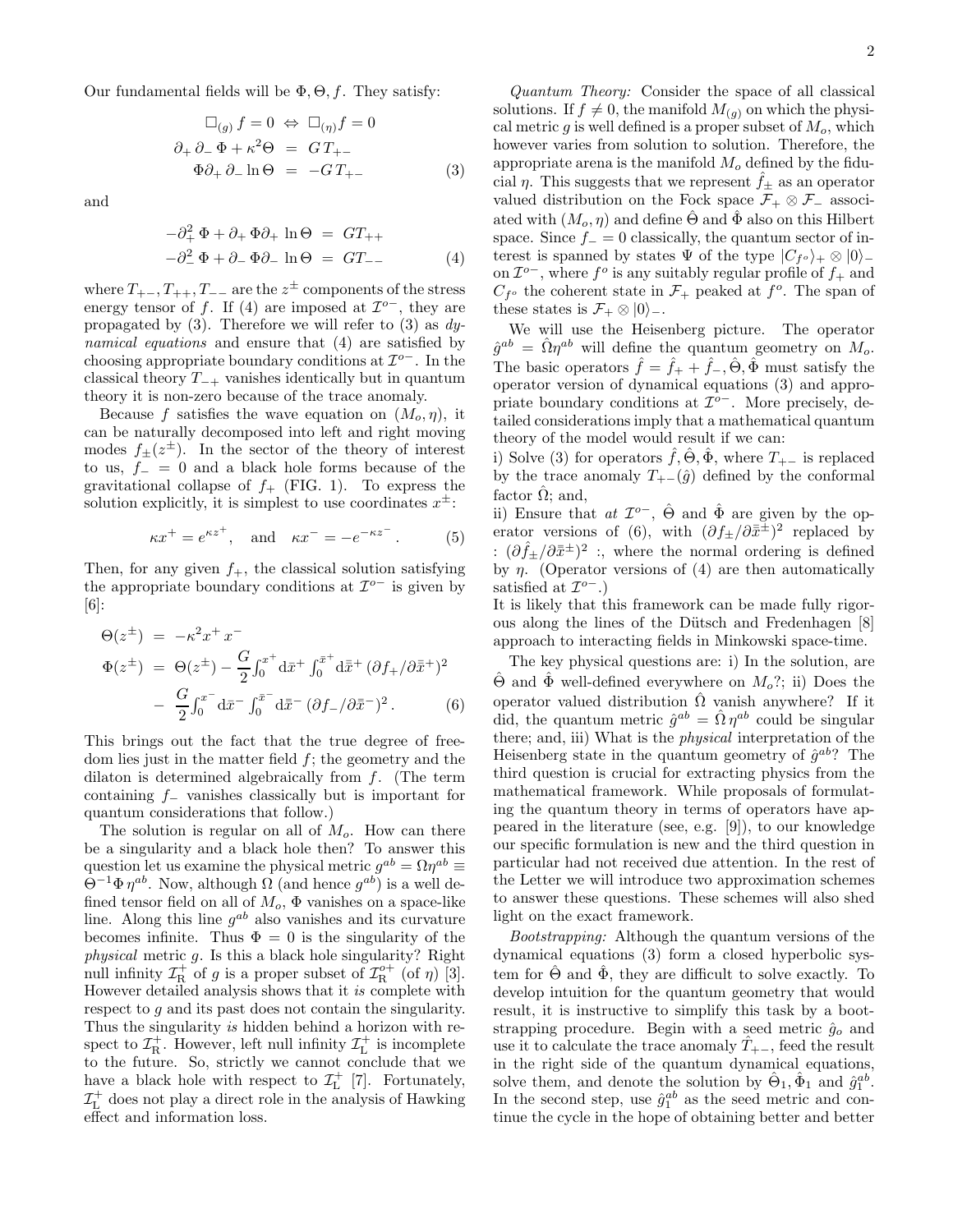approximations to the closed system of interest.

Let us begin by choosing  $\hat{g}_o=\eta$ . Then, the first cycle can be completed. The solution on all of  $M_o$  is  $\hat{\Theta}_1 = -\kappa^2 x^+ x^-$  and  $\hat{\Phi}_1 = \hat{\Theta}_1 - \frac{G}{2} \int_0^{x^+}$  $\int_0^{x^+} d\bar{x}^+ \int_0^{\bar{x}^+}$  $\int_0^x \mathrm{d}\bar{x}^+$ :  $(\partial \hat{f}_+ / \partial \bar{x}^+)^2$  :  $-\frac{G}{2} \int_0^{x^-}$  $\int_0^{x^-} d\bar{x}^- \int_0^{\bar{x}^-}$  $\begin{bmatrix} 0\bar{x}^- \ \mathrm{d}\bar{x}^- \end{bmatrix} \colon (\partial \hat{f}_-/\partial \bar{\bar{x}}^-)^2 \: :$ where normal ordering is defined by  $\eta$ . How does this truncated solution fare with respect to the key physical questions?  $\hat{\Theta}_1$  happens to be a c-number and  $\hat{\Phi}_1$ can be shown to be an operator valued distribution in a well-defined sense. They are regular everywhere on  $M_o$ whence the quantum geometry determined by  $\hat{g}_1^{ab}$  is also regular on all of  $M<sub>o</sub>$  already at the first approximation. The expectation values  $\Phi_1 := \langle \hat{\Phi}_1 \rangle$  and  $g_1^{ab} := \langle \hat{g}_1^{ab} \rangle$  turn out to reproduce just the classical solution  $\Phi_{\text{class}}$  and  $g_{\text{class}}^{ab}$  given by (6). In particular,  $g_1^{ab}$  vanishes along a space-like line and its Ricci scalar diverges there. However, one can also calculate the fluctuations of  $\hat{g}_1^{ab}$  (after suitable smearings since it is an operator valued distribution) and they are very large near that line. Therefore, the expectation value is a poor representation of quantum physics which is perfectly regular there.

The answer to the third physical question is even more interesting. We know that the quantum state of  $\hat{f}_-$  is simply the vacuum state  $|0\rangle$  on  $(M_o, \eta)$ . The question is: What is its physical interpretation on the space-time  $(M_1, g_1)$  that results at the end of the first cycle? Following [1], one can carry out detailed analysis at late times. There are again two conceptual elements: i) Since  $y_1^$ defined by the asymptotic time translation on  $g_1$  is nontrivially related to  $z^-$ , there is positive and negative frequency mixing between modes of  $\hat{f}_-$  defined using  $z^-$  and those defined using  $y_1^-$ ; and, ii) Since  $g_1^{ab} = g_{\text{class}}^{ab}$ , its right future null infinity  $\mathcal{I}_{\text{R}}^{1+}$  is a proper subset of  $\mathcal{I}_{\text{R}}^{\text{o}+}$  of  $\eta^{ab}$ . Hence one has to trace over modes in  $\mathcal{I}_R^{o+} - \mathcal{I}_R^{1+}$ . The result is that for the algebra of observables in  $(\tilde{M_1}, g_1), |0\rangle$ <sub>−</sub> reduces to the density matrix  $\hat{\rho}_1 := (\text{const}) \exp{-\beta \hat{H}}$ , where  $\beta = 2\pi/\hbar\kappa$ , and  $\hat{H}$  the Hamiltonian of  $\hat{f}_-$  at  $\mathcal{I}_R^{1+}$ . Thus, at this order one recovers the Hawking effect.

To summarize, the regular quantum geometry of  $\hat{g}_1$ does not define some exotic sector of the theory, but has the right physical content. Since  $\hat{\Theta}_1$ ,  $\hat{\Phi}_1$ ,  $\hat{g}_1$  is an exact solution to the truncated version of full quantum equations, it provides useful intuition for the nature of quantum geometry in the full theory. The next step in the bootstrapping is to start the second cycle using  $\hat{q}_1$  as the seed metric. Unfortunately, the resulting quantum equations are now almost as difficult to solve as the exact ones. There is however another approximation that is well suited for analyzing the issue of information loss, which we now introduce.

Mean Field Approximation (MFA): Rather than using a seed metric, let us return to the closed system of exact quantum dynamical equations, take their expectation values, and solve the resulting equations in the mean field approximation, i.e., by replacing expectation values of the type  $\langle F(\Theta, \Phi) \rangle$  by  $F(\langle \Theta \rangle, \langle \Phi \rangle)$ . Viability of this approximation requires a large number  $N$  of matter

fields so that quantum fluctuations  $\hat{\Theta}$  and  $\hat{\Phi}$  can be neglected relative to those in the matter fields. This large N approximation has been examined in some detail in the literature [3, 10] and initial data near  $\mathcal{I}^{o-}$  have been evolved numerically. Examination of marginally trapped surfaces in the resulting solutions shows that the Bondi mass at right null infinity of the mean field metric steadily decreases (essentially) to zero due to quantum radiation. This was often taken to mean that one can attach to the numerically evolved space-time a *'corner' of flat space* as in Hawking's original guess (see FIG.1). However, a definitive statement could not be made because, even when  $N$  is large, fluctuations of geometry become dominant in the space-time interior making MFA invalid there.

Our new observation is that the key to the information loss issue lies in the geometry near future infinity and MFA should be valid there. Thus, we will assume that: i) the exact quantum equations can be solved and the expectation value  $\bar{g}^{ab}$  of  $\hat{g}^{ab}$  admits a smooth right null infinity  $\mathcal{I}_R^+$  which coincides with  $\mathcal{I}_R^{o+}$  in the distant past (i.e. near  $i_{\rm R}^o$ ); ii) MFA holds in a neighborhood of  $\mathcal{I}_{\mathrm{R}}^{+}$ ; and, iii) Flux of quantum radiation vanishes at some finite value of the affine parameter  $y^-$  of  $\mathcal{I}^+_{\rm R}$  defined by the asymptotic time translation of  $\bar{g}$ . All three assumptions were standard in previous analyses. Indeed, one cannot even meaningfully ask if information is lost unless the first two hold.

A priori,  $\mathcal{I}^+_R$  may be only a proper subset of  $\mathcal{I}^{o+}_R$  and no assumption is made about  $i^+$  of  $\bar{g}$ . However, existence of  $\mathcal{I}_{\rm R}^+$  implies that as we go to large  $z^+$  values along constant  $z^-$  lines,  $\bar{\Phi} := \langle \hat{\Phi} \rangle$  and  $\bar{\Theta} := \langle \hat{\Theta} \rangle$  admit asymptotic expansions of the form:

$$
\begin{aligned}\n\bar{\Phi} &= A(z^-) e^{\kappa z^+} + B(z^-) + O(e^{-\kappa z^+}) \\
\bar{\Theta} &= \underline{A}(z^-) e^{\kappa z^+} + \underline{B}(z^-) + O(e^{-\kappa z^+}).\n\end{aligned} (7)
$$

The MFA equations determine  $\underline{A}$  and  $\underline{B}$  in terms of A and  $B$ . Furthermore,  $y^-$  adapted to the asymptotic time translation of  $\bar{g}$  is given by  $\kappa \exp(-\kappa y^- = A$ . Finally, the MFA equations imply that there is a balance law at  $\mathcal{I}^+_R$ :

$$
\frac{d}{dy^{-}}\left[\frac{dB}{dy^{-}} + \kappa B + \frac{N\hbar G}{24} \left(\frac{d^{2}y^{-}}{dz^{-2}}\left(\frac{dy^{-}}{dz^{-}}\right)^{-2}\right)\right] \n= -\frac{N\hbar G}{48} \left[\frac{d^{2}y^{-}}{dz^{-2}}\left(\frac{dy^{-}}{dz^{-}}\right)^{-2}\right]^{2}
$$
\n(8)

It is natural to identify the quantity in square brackets on the left side as  $Gm_B$ , where  $m_B$  the Bondi mass, and the right side as the energy flux at  $\mathcal{I}_{\mathrm{R}}^{+}$ . These definitions have the desired properties that the energy flux is positive definite and  $m<sub>B</sub>$  vanishes in flat space (which is an MFA solution). The first two terms in the expression of  $m<sub>B</sub>$  yield Hayward's formula [11] of Bondi mass in the classical theory; the third term is a quantum correction.

A key question now is: How large is  $\mathcal{I}^+_R$  compared to  $\mathcal{I}_R^{o+}$ ? By assumption they coincide in the distant past near  $i_{\rm R}^o$ . One can show that  $y^- = Cz^- + D$  (with  $C, D$ constants) on the entire future region of  $\mathcal{I}^+_R$  where the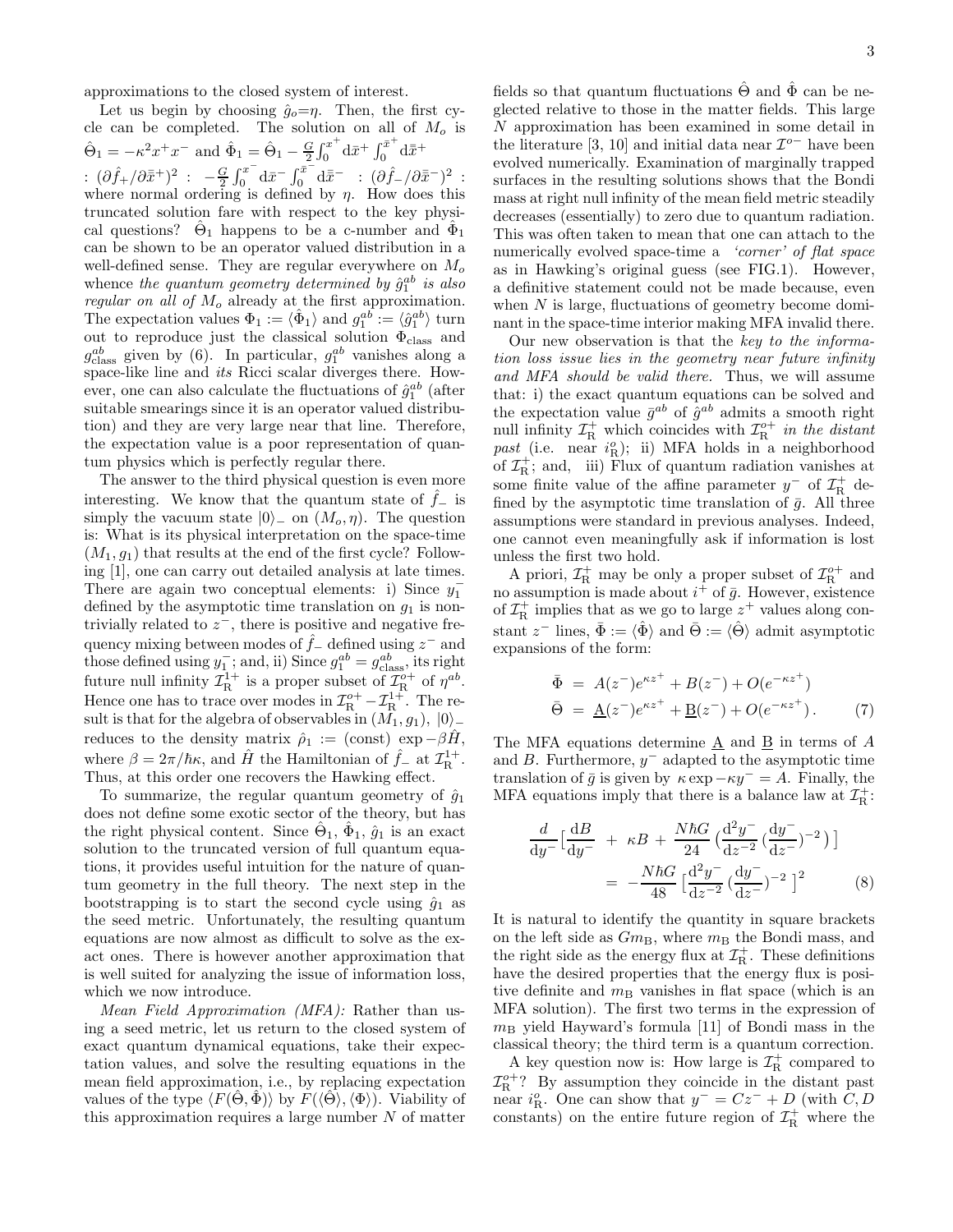

FIG. 2: Proposed Penrose diagram. The mean field approximation is used in the shaded region in near  $\mathcal{I}^+_R$ . Quantum fluctuations of geometry are large in the interior region around the wiggly line representing the putative classical singularity.

quantum flux vanishes. Hence  $\mathcal{I}^+_R = \mathcal{I}^{o+}_R$  (see FIG. 2). This implies that to interpret  $|0\rangle$  at  $\mathcal{I}^+_R$  we no longer have to trace over any modes; in contrast to the situation encountered in our bootstrapping discussion, all modes of  $\hat{f}_-$  are now accessible to the asymptotically stationary observers of  $\bar{q}$ . The vacuum state  $|0\rangle$  of  $\eta$  is pure also with respect to  $\bar{q}$ .

But is it in the asymptotic Fock space of  $\bar{g}$ ? Calculation of Bogoluibov coefficients shows that the answer is in the affirmative because  $y^- = Cz^- + D$  in the future and boundary conditions imply that  $y^-$  approaches  $z^$ exponentially quickly in the distant past. Thus, the interpretation of  $|0\rangle$ <sub>−</sub> with respect to  $\bar{g}$  is that it is a pure state populated by pairs of particles at  $\mathcal{I}^+_R$ . There is neither information loss nor remnants whose quantum state is correlated with the state at  $\mathcal{I}_{\mathrm{R}}^{+}$ .

Summary: A key simplification in the CGHS model is that the matter field satisfies just the wave equation on  $(M_o, \eta^{ab})$ . Therefore, given initial data on  $\mathcal{I}^{o-}$ , we already know the state everywhere both in the classical and the quantum theory. However, the state derives its physical interpretation from geometry which is a complicated functional of the matter field. We do not yet know the quantum geometry everywhere. But already at the end of the first cycle of bootstrapping we found that  $\hat{g}_1^{ab}$ 

is well-defined (and nowhere vanishing) everywhere on  $M_o$ . So it seems reasonable to assume that the full  $\hat{g}^{ab}$ would also be singularity-free. To pose questions about information loss, one has to assume that its expectation value  $\bar{g}$  admits future right null infinity  $\mathcal{I}^+_{{\rm R}}$  which, a priori, could may be only a portion of  $\mathcal{I}_R^{\circ +}$  of  $\eta$ . But then the MFA equations imply that  $\mathcal{I}_{\text{R}}^{+}$  in fact coincides with  $\mathcal{I}_{\text{R}}^{o+}$ <br>and the exact quantum state  $|0\rangle$  is a pure state in the asymptotic Fock space of  $\bar{g}^{ab}$ . The S-matrix is unitary and there is no information loss. The Penrose diagram (FIG. 2) we are led to is significantly different from that based on Hawking's original proposal (FIG. 1). In particular, the quantum space-time does not end at a future singularity and is larger than that in FIG. 1. The singularity is replaced by a genuinely quantum region and, in contrast to an assumption that was often made, spacetime need not be flat to its 'future'. Finally, although  $\hat{g}^{ab} = \hat{\Omega} \eta^{ab}, \hat{\Omega}$  is an operator and is not required to be positive definite. In the region around the wiggly line of FIG. 2, quantum fluctuations of  $\Omega$  are large and of either sign (where the negative sign corresponds to interchanging time-like and space-like directions). Thus, the global causal structure is not that of Minkowski space-time.

We emphasize however that a full solution to the quantum equations is still lacking. This is needed to prove the validity of our assumptions and to calculate, everywhere on  $\mathcal{I}^+_R$  the function  $y^-(z^-)$  that determines the detailed physical content of  $|0\rangle$ <sub>−</sub> at  $\mathcal{I}_{\rm R}^+$ . Nonetheless, using what we already know, we can answer the oft raised question: When does the 'information' come out? Following the standard strategy, let us use a basis at  $\mathcal{I}^+_R$  analogous to that of [1], trace over modes to the future of the point where the Bondi mass vanishes and ask if the resulting state is approximately pure. In our framework the answer is in the affirmative. Thus, most of the 'information' comes out with the quantum radiation. This issue as well as several others that have been raised in the literature will be discussed in the detailed paper.

Acknowledgment: We would like to thank Klaus Fredenhagen, Steve Giddings, Jim Hartle, Don Marolf and Samir Mathur for stimulating discussions. This work was supported in part by the NSF grant PHY-0456913 and the Eberly research funds of Penn State.

- [1] S.W. Hawking, Commun. Math. Phys. 43, 199(1975).
- [2] C. G. Callan, S. B. Giddings, J.A. Harvey and A. Strominger, Phys. Rev. **D** 45, R1005 (1992).
- [3] S.B. Giddings, arXiv:Hep-th/9412138; A. Strominger, arXiv:Hep-th/9501071.
- [4] A. Ashtekar, T. Pawlowski, P. Singh, Phys. Rev. Lett. 96, 141301 (2006); A. Ashtekar, Nuovo Cimento B 122 (2007), arXiv:gr-qc/0702030; A. Ashtekar and M. Bojowald, Class. Quantum Grav. 23, 391 (2006).
- [5] A. Ashtekar and M. Bojowald, Class. Quantum Grav. 22,

3349 (2005).

- [6] K. Kuchař, J. Romano and M. Varadajaran, Phys. Rev. D 55, 795 (1997); M. Varadarajan, Phys. Rev. D 57, 3463 (1998).
- [7] R. Geroch and G. T. Horowitz, Phys. Rev. Lett. 40, 203 (1978).
- [8] M. Dütsch and K. Fredenhagen, Commun. Math.Phys. 203, 71 (1999).
- [9] A. Mikovič, Class. Quantum Grav. **13**, 209 (1996)
- [10] D. Lowe, Phys. Rev. D 47, 2446 (1992); T. Piran and A.